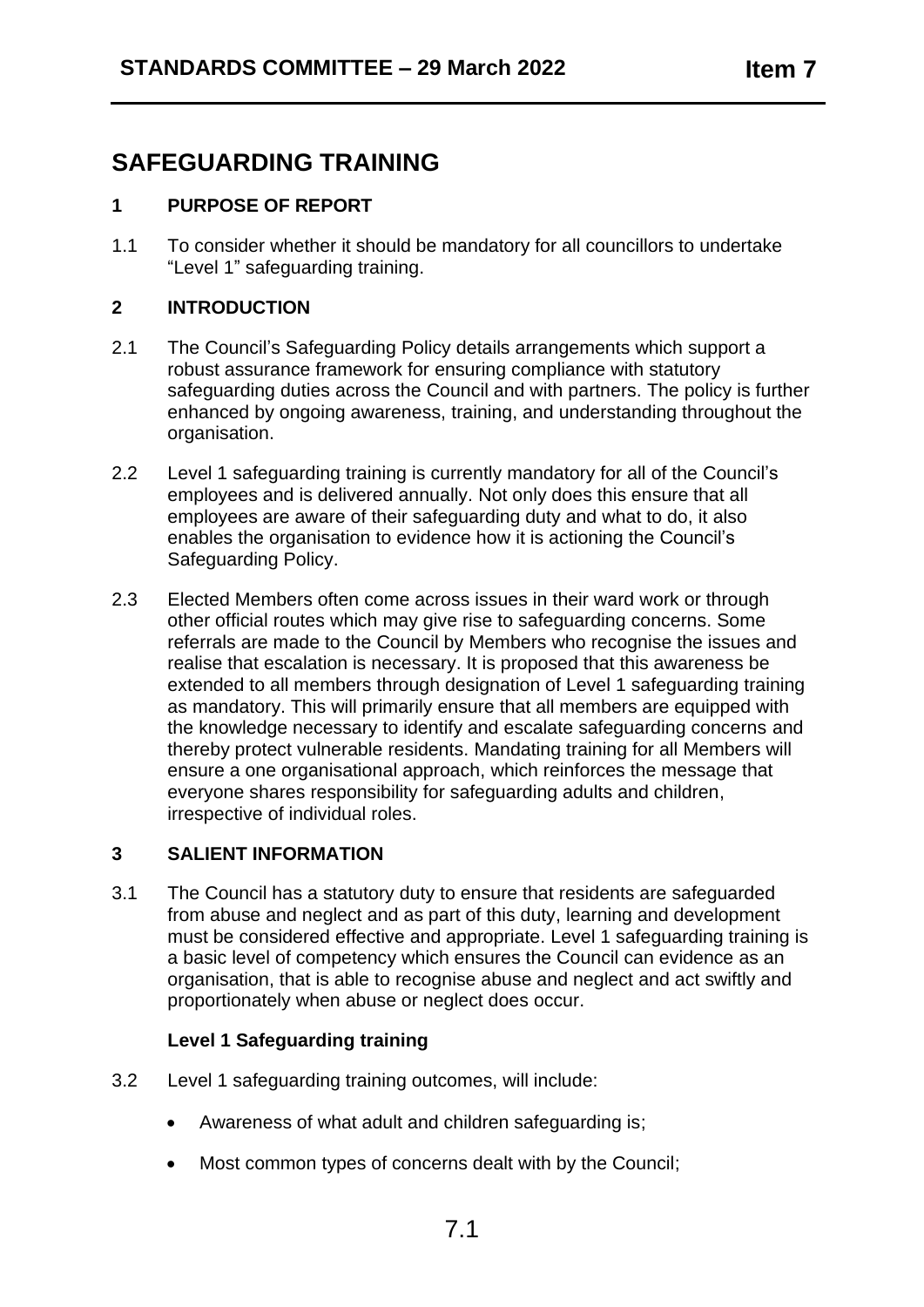- Safeguarding concern examples and action taken;
- Know how to raise a concern and where to seek advice and support;
- To have an awareness of the concept of Professional Curiosity.

# **Delivery of training**

- 3.3 Learning and development for all employees currently occurs in many formats including workplace communications, face to face learning, webinars, and workplace experience. The COVID-19 pandemic has seen the introduction of a virtual personalised Level 1 training programme, carried out by the safeguarding lead and deputy lead officers with ongoing peer to peer support provided by safeguarding links officers.
- 3.4 It is proposed that all member Level 1 safeguarding training will continue in a virtual setting and carried out annually by the Council's safeguarding lead and deputy lead officer.

# **4 RISK IMPLICATIONS**

- 4.1 The Care Act 2014 gives Safeguarding Boards the responsibility to ensure that learning and development opportunities in their local area are effective and appropriate. Level 1 safeguarding training is a basic competence level expected of a range of staff groups and this is audited by the Boards through regular formal safeguarding children and adult audits. The Council in its audit responses cannot currently evidence basic training for the total organisation and an ongoing audit action remains in place, which is to ensure all best endeavours are taken to embed the right level of training across the Council and that it is used in practice.
- 4.2 Level 1 safeguarding training should be an integral part of the overall performance and risk monitoring for the Council and an increased awareness across the organisation will ensure a lower risk rating.

## **5 RESOURCE IMPLICATIONS**

5.1 There are no resource implications. All training will be carried out internally using existing officer i.e., safeguarding lead and deputy lead, resources.

# **6 LEGAL IMPLICATIONS**

6.1 It should be noted that there is no legal requirement for Members to attend training and training therefore cannot have a mandatory effect. Should the Council agree that safeguarding training is mandatory, it could only be "enforced" through political group discipline.